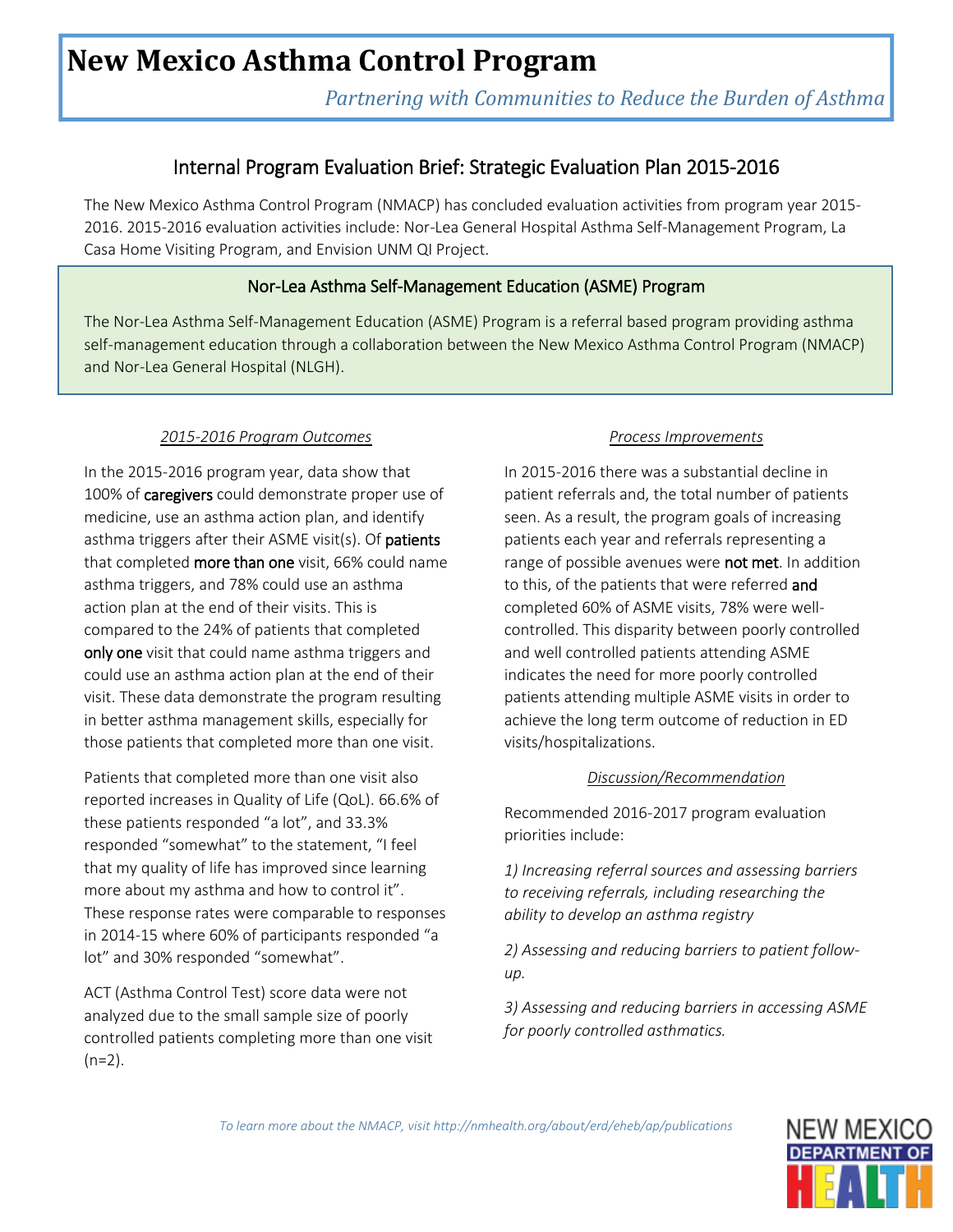# Envision UNM Quality Improvement

The New Mexico Asthma Control Program (NMACP), part of the Environmental Health Epidemiology Bureau (EHEB), of the Epidemiology and Response Division (ERD), of the New Mexico Department of Health (NMDOH) partnered with Envision UNM to implement QI initiatives in health systems where the burden of asthma is disproportionately high. The goal of this partnership is to increase provider adherence to the National Asthma Education and Prevention Program (NAEPP) guidelines through QI coaching and medical record reviews. All of the following data are from the Envision UNM 2015-2016 annual summary report.<sup>1</sup>

# *2015-2016 Program Outcomes*

In the 2015-2016 program year data show increases in QI experience for all QI processes measured by pre/post-tests completed by providers. Although this QI experience did not translate into changes in clinic policy, clinic procedures have been strengthened through increased knowledge of NAEPP guidelines, and QI coaching. The primary example of this is, "sites improved their Asthma Control Test and severity documentation measures from approximately 70 to 95 percent."

Another success was that patient follow‐up increased from 70 to 100 percent. "The key to this increase was clinic‐wide communication, scheduling follow up appointments, and sending patient reminders (sometimes multiple) before the appointment." 1

## *Process Improvements*

Envision UNM reported all clinics had difficulties getting patients to schedule and attend asthma specific appointments. Other clinic challenges included using the Teach-back method due to limited time for patient visits, focusing on asthma care during flu season due to constraints on clinical resources, and many clinics not allowing for follow up asthma care visits. These challenges are all related to time and resource constraints, and many could be reduced by increasing asthma self-

 $\overline{a}$ 

management education and other auxiliary asthma management programs.

Another challenge reported was the difficulty in manipulating electronic health records (EHRs) to include more pediatric specific features.

## *Discussion/Recommendations*

The efficacy of this program in increasing provider knowledge and implementing QI processes is well documented by Envision UNM. Evaluating whether health systems maintain successes in clinical quality after the coaching year will help guide the focus of QI and clinical quality approaches.

As a result, the recommended program evaluation priorities in 2016-2017 include:

*1) Evaluating clinic policy changes and/or continuation of QI processes and adherence to NAEPP guidelines after the year of receiving QI coaching.* 

*2) Promoting auxiliary programs such as ASME and home visiting programs to participating clinics to alleviate some of the burden of managing asthma from primary care providers.* 

*3) Tracking patient outcomes in health systems/clinics after the year of receiving QI coaching.*



<sup>1</sup> Envision NM. 2016. NM DOH Asthma Control Program/Envision NM Quality Improvement Initiative. Santa Fe, New Mexico.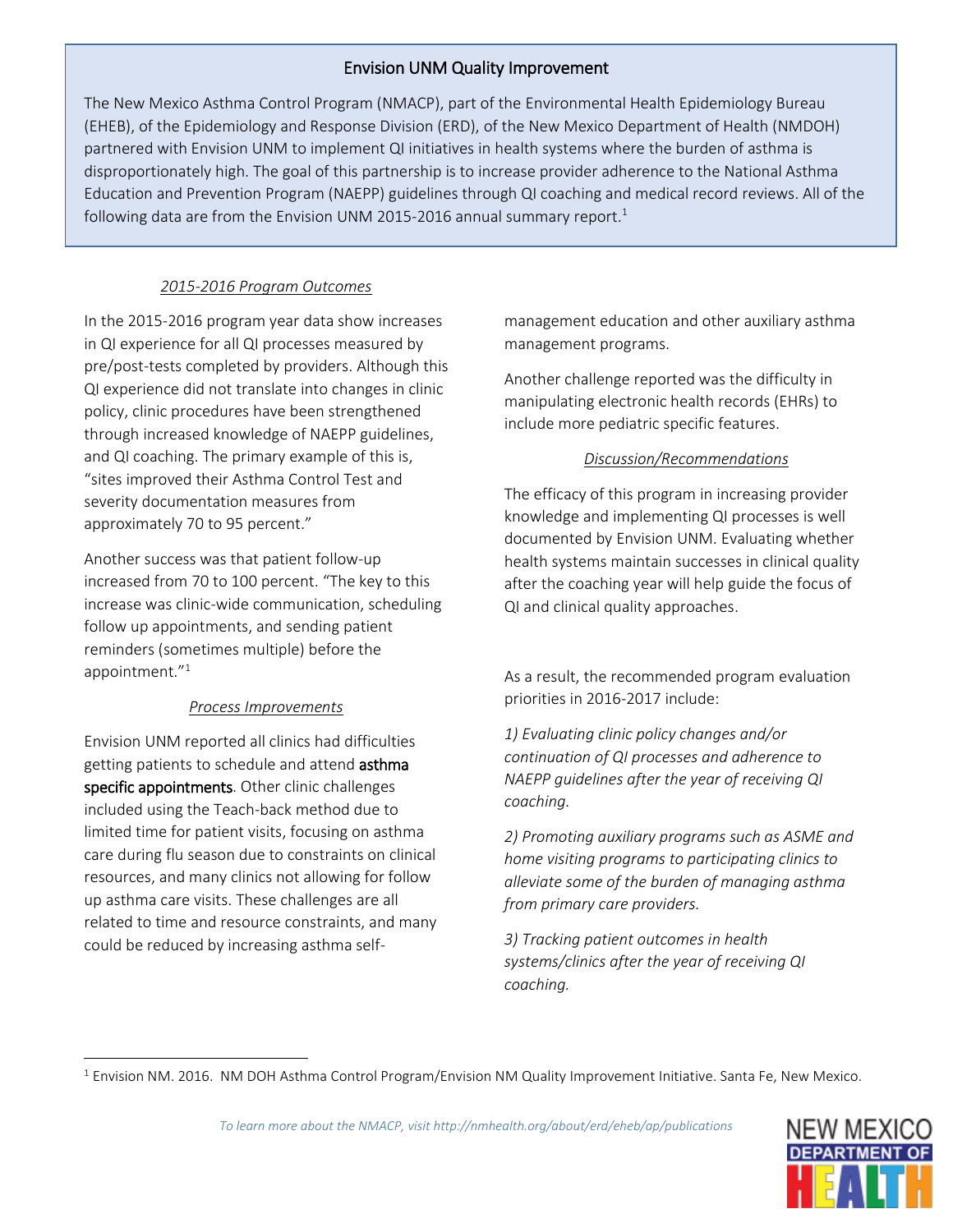#### La Casa de Buena Salud- Home Visiting Program

The La Casa de Buena Salud- Home Visiting Program is an asthma management home visiting program serving client families from the Federally Qualified Health Center (FQHC) La Casa de Buena Salud in the Southeast region of New Mexico. Home visits are performed by promotoras (community health workers) to assess asthma triggers and perform asthma self-management education. This program also includes a training for the promotoras on asthma triggers and home visits.

#### *2015-2016 Program Outcomes*

Both quantitative and qualitative data show that the *promotoras* and their clients valued the program, demonstrated knowledge gains, and made pertinent suggestions for improvement.

Data show that the promotoras gained knowledge from the home visiting and ASME training. Of 5 promotoras the mean percentage increase between the pre and post-test was 28.4 percent. The mean of the percent correct on the post-test scores was 84.4%. Clients also showed significant gains in knowledge based on a pre/post test questionnaire administered by the promotoras about asthma triggers and Healthy Homes principles during home visits. The mean for the pre-test (N=71) was 74%, with a median of 75%. The mean for the post-test (N=66) was 86%, with a median of 90%.

The promotoras also successfully completed followup calls with 63 client families (95%) approximately one month after the end of the home visits. Clients were asked "Did you make any changes in the ways you clean and maintain your home?" A majority (58 out of 63, 92%) self-reported making changes in their cleaning practices, with 14 clients (22%) reporting a major change.

#### *Process Improvements*

Areas for improvement included access to housing resources; revising documentation; better timing, as contract delays led to a late start and compressed timeline, especially for the final follow-up calls; and amount of time/support provided by the instructor.

Other challenges faced during this pilot year were staff turnover at one partner organization and the quality of the healthcare data received.

While the *promotoras* and other staff who participated in the training made clear gains in their knowledge of Healthy Homes principles and asthma triggers, the concerns expressed by some about their ability to effectively work with client families and their depth of knowledge need to be addressed in future trainings.

#### *Discussion/Recommendations*

Recommendations for program improvement in 2016-2017 include:

*1) Annually review and revise documentation based on promotora input to increase usefulness and ease of reporting.*

*2) A mentorship model to partner highly effective promotoras with less experienced ones.*

*3) Extend length of training and help identify resources [housing and other] to support all promotoras after training.*